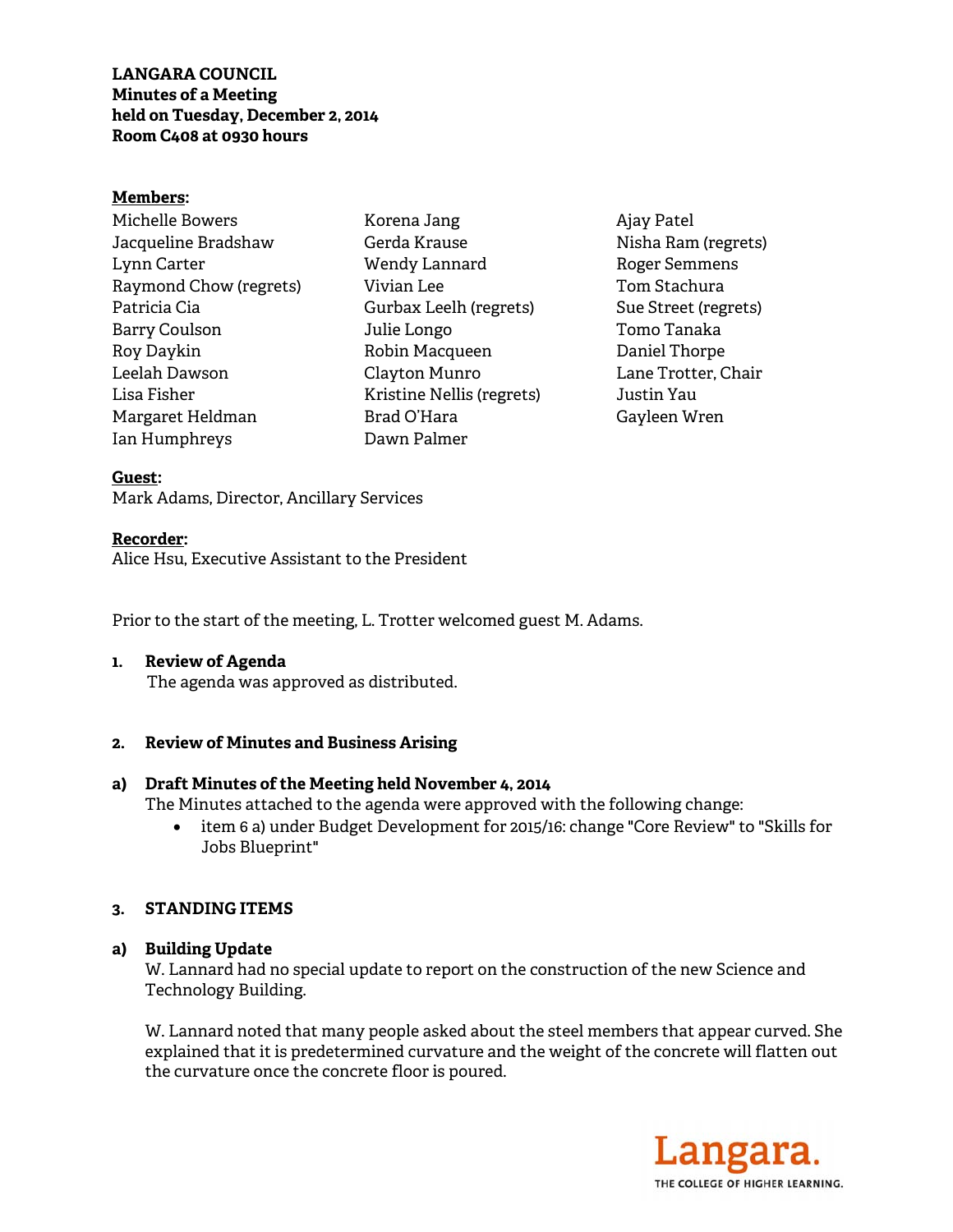# **b) IT Update**

T. Stachura made a presentation to provide an update on projects that had significant progress and on operational status in each area. He noted that an IT Info Session was held on November 26, 2014 and another one will be held in the afternoon of December 2, 2014.

In response to a question, J. Yau advised that the new email system will give everyone 10 GB of space compare to 5oo MB to 1 GB most employees currently have.

J. Yau made a presentation on the Langara Systems Roadmap Review advising that in 2015 IT will change its focus from maintaining our current systems to engaging in a business process review with all areas of the campus to determine each area's specific IT needs. The new project, named Leapfrog, will allow us to make a large jump forward on modernizing our systems and services rather than a gradual improvement while maintaining the capability to resolve downtime within a reasonable time frame. J. Yau and I. Humphreys answered members' questions and noted the importance of having proper communication with students and faculty in case the registration system is down during registration period.

# **c) Budget Update**

L. Trotter provided an update on 2015/16 budget development advising that the College has held four townhall meetings, attended various departmental meetings, and has been posting information on the budget website. He also advised that the Senior Leadership Team itself and together with Deans will have more meetings in December. The intent is to make an announcement at the January 2015 Langara Council meeting about how the 2015/16 budget will be balanced.

# **4. CURRICULUM ITEMS**

### **a) Education Council Meeting held on October 21, 2014**

G. Krause referred to the summary report of the Education Council meeting held on October 21, 2014 attached to the agenda and highlighted the following:

- The new Field Studies in Asia program and current Gothic Studies Abroad UK program have both been designed or revised to be as flexible as possible to allow changes to be made based on timing and faculty involved in teaching the course.
- Post Degree Diploma (PDD) in Nursing Practice in Canada, originally designed strictly for nurses coming from India, has been revised to allow the program to be offered to nurses from other countries. As well, more options are added for meeting English proficiency requirements.
- There are a couple of new courses, course changes, and changes from Continuing Studies, including establishing minimum entrance requirements for Digital Music Certificate Program to be student loans eligible. Continuing Studies also has three new certificate programs – Advanced Administrative Assistant Certificate, Construction and Development Certificate, and Supervisory Skills Training for Construction Certificate.

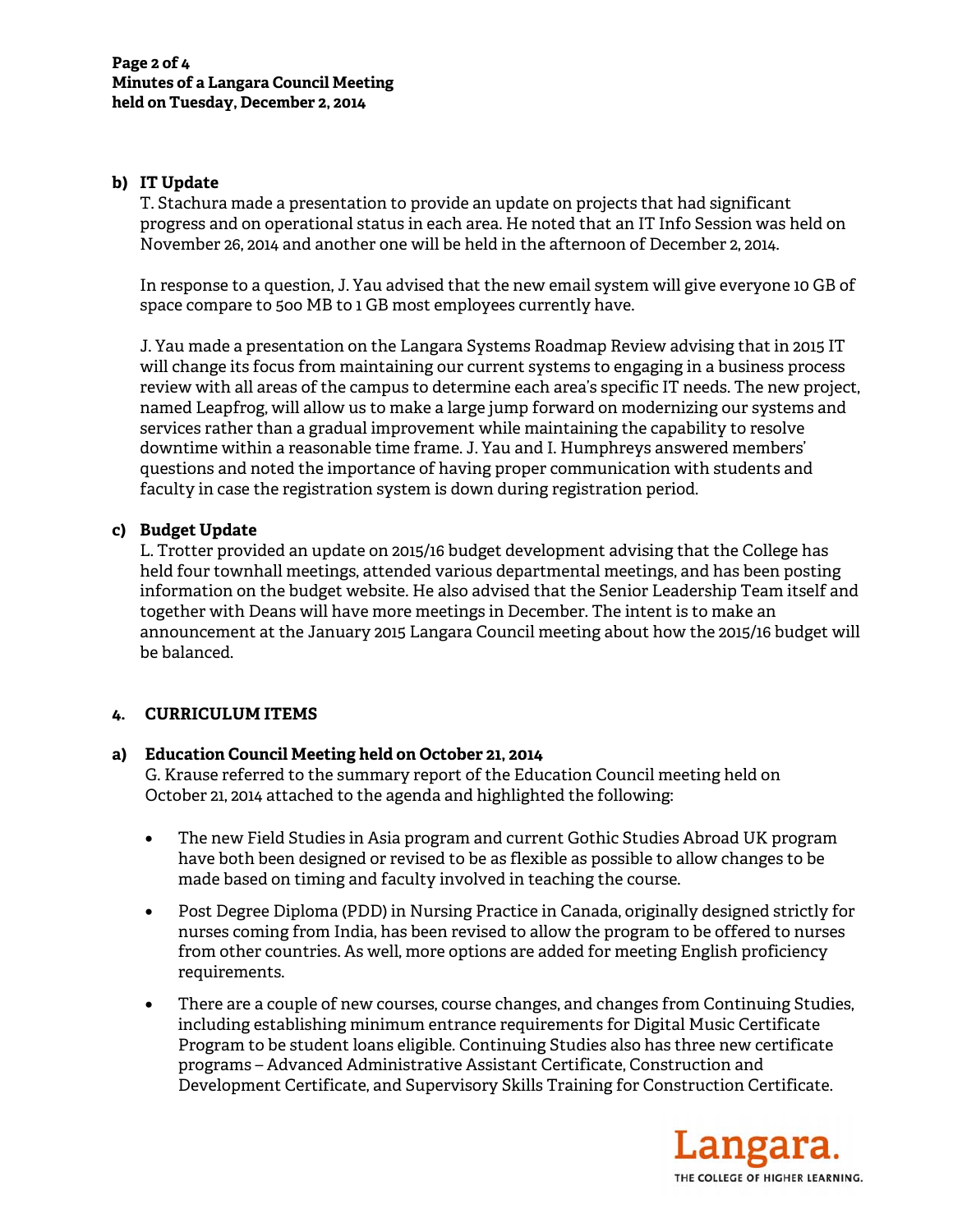• PDD in Business Administration and Marketing Program received a lot of interest and will be adding a Fall intake in 2015.

The Education Council summary report for October 21, 2014 was received for information.

# **5. FOR ACTION**

### **a) Policy B3003 – Ethical Conduct**

D. Palmer referred to the draft Policy B3003 – Ethical Conduct attached to the agenda and advised that this policy was created as a result of government's directive applicable across the public sector to standardize the code of conduct for all employees within the sector. D. Palmer highlighted Post-Employment Restrictions for Senior Leaders, i.e. Associate Vice-President and above, and noted that this new Policy B3003 replaces Policy 4.1.0.3 – Conflict of Interest and Policy 4.1.1.2 – Employment of Relatives, and includes language that is tied in with Policy D1007 – Respectful Workplace, and Privacy, Access and Confidentiality Policy, which is currently under development. Discussion ensued and members' questions were answered.

It was moved by K. Jang, seconded by R. Daykin  **THAT, Langara Council approves Policy B3003 – Ethical Conduct** 

 **Carried.**  $\blacksquare$  **Abstained – 1** 

# **6. FOR INFORMATION**

### **a) Presentation: KCI Feasibility Study Report**

R. Daykin made a presentation on the Condensed Overview of Feasibility Study Results from Ketchum Canada Inc. (KCI) and advised that the study was conducted to determine if the College has the potential to do large capital fundraising at this time. KCI recommends not going forward with a large capital campaign at this time as their findings show that external communities are more interested in program specific and primarily student financial aid support opposed to capital, and the College currently does not have major donors.

R. Daykin noted that, to be successful, advancement needs to be a core function of the institution. An internal culture of philanthropy needs to be built and it requires significant and consistent effort from all levels of senior executives, staff, and faculty. R. Daykin also noted that the full Feasibility Study Report can be obtained from College Advancement.

In response to a question, R. Daykin advised that the Langara College Foundation Board Members include Bruce Hurst, Ujjal Dosanjh, Eric Hogan, Gary Mason, and Simi Sara, and they will work on connecting with both internal and external communities.

In response to a question, R. Daykin advised that Okanagan College did have a successful capital fundraising campaign.